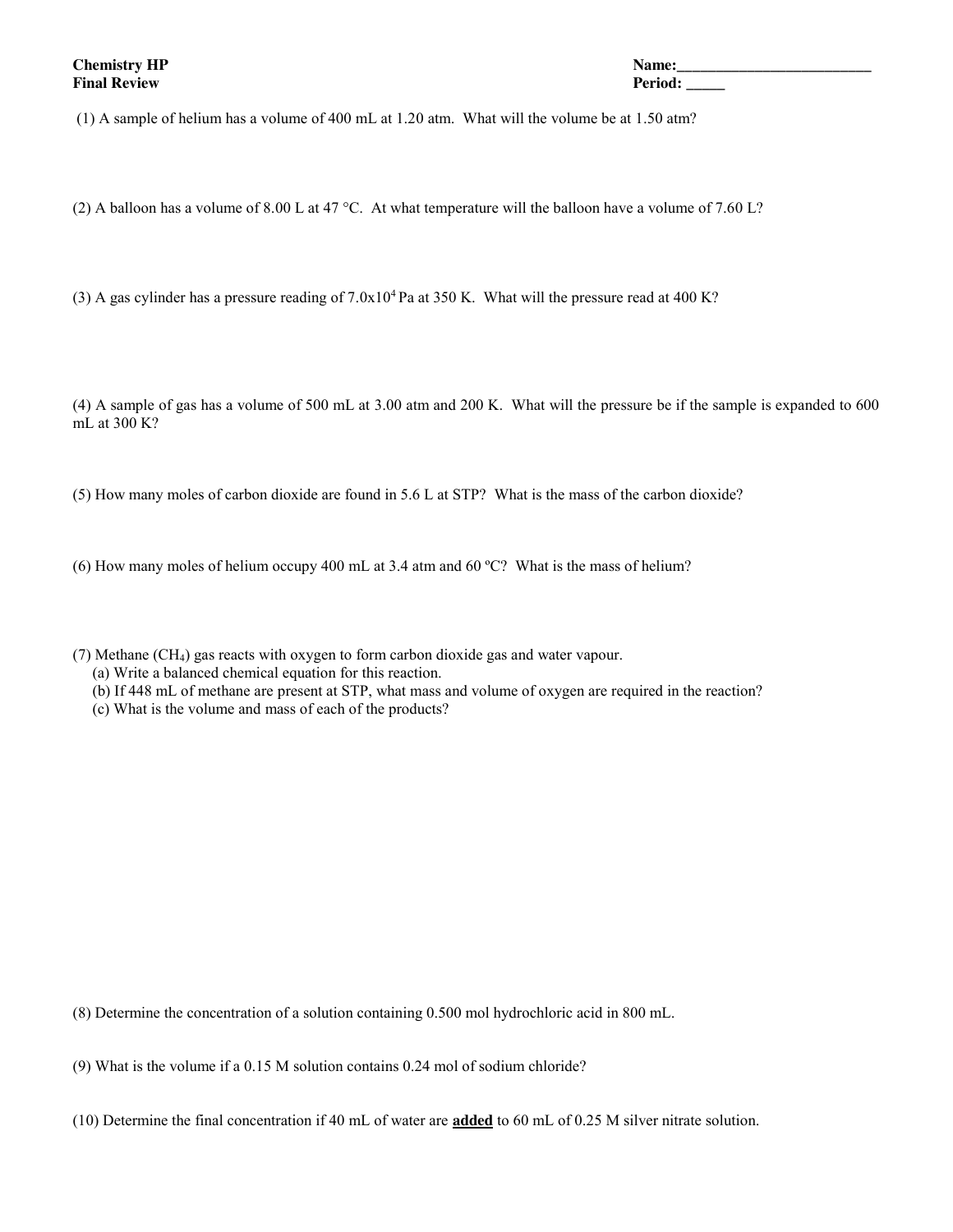|                                               | (11) Write a dissociation equation and determine the concentration of each ion in the solution. |
|-----------------------------------------------|-------------------------------------------------------------------------------------------------|
| (a) $0.036$ M Na <sub>2</sub> SO <sub>4</sub> | (b) 0.40 M AlCl <sub>3</sub>                                                                    |

| (12) Determine if the following compounds are soluble or insoluble in water. |           |                |              |
|------------------------------------------------------------------------------|-----------|----------------|--------------|
| $(a)$ AgI                                                                    | $(b)$ SrS | (c) $Ca(OH)_2$ | (d) $Na2SO3$ |

(13) Write the formula equation, complete ionic equation, and net ionic equation for the reaction between NaI and  $Pb(NO<sub>3</sub>)<sub>2</sub>$ .

(14) 150 mL of 0.200 M strontium chloride solution are reacted with 200 mL of silver nitrate solution.

- (a) Write a balanced chemical equation for this reaction.
- (b) What is the concentration of the silver nitrate solution?
- (c) What is the mass of each of the products?

(15) List three properties of acids and three properties of bases.

(16) Complete the following table.

| $[{\rm H}^{\ast}]$ | pH   | pOH  | $[OH^-]$        | acidic or basic? |
|--------------------|------|------|-----------------|------------------|
|                    |      | 3.15 |                 |                  |
| $3.2x10^{-4}$ M    |      |      |                 |                  |
|                    |      |      | $2.8x10^{-6}$ M |                  |
|                    | 5.05 |      |                 |                  |

(17) Write a balanced equation for each of the following reactions. Classify the reactions.

(a) nitric acid + barium hydroxide  $\rightarrow$  (b) sulphuric acid + potassium hydroxide.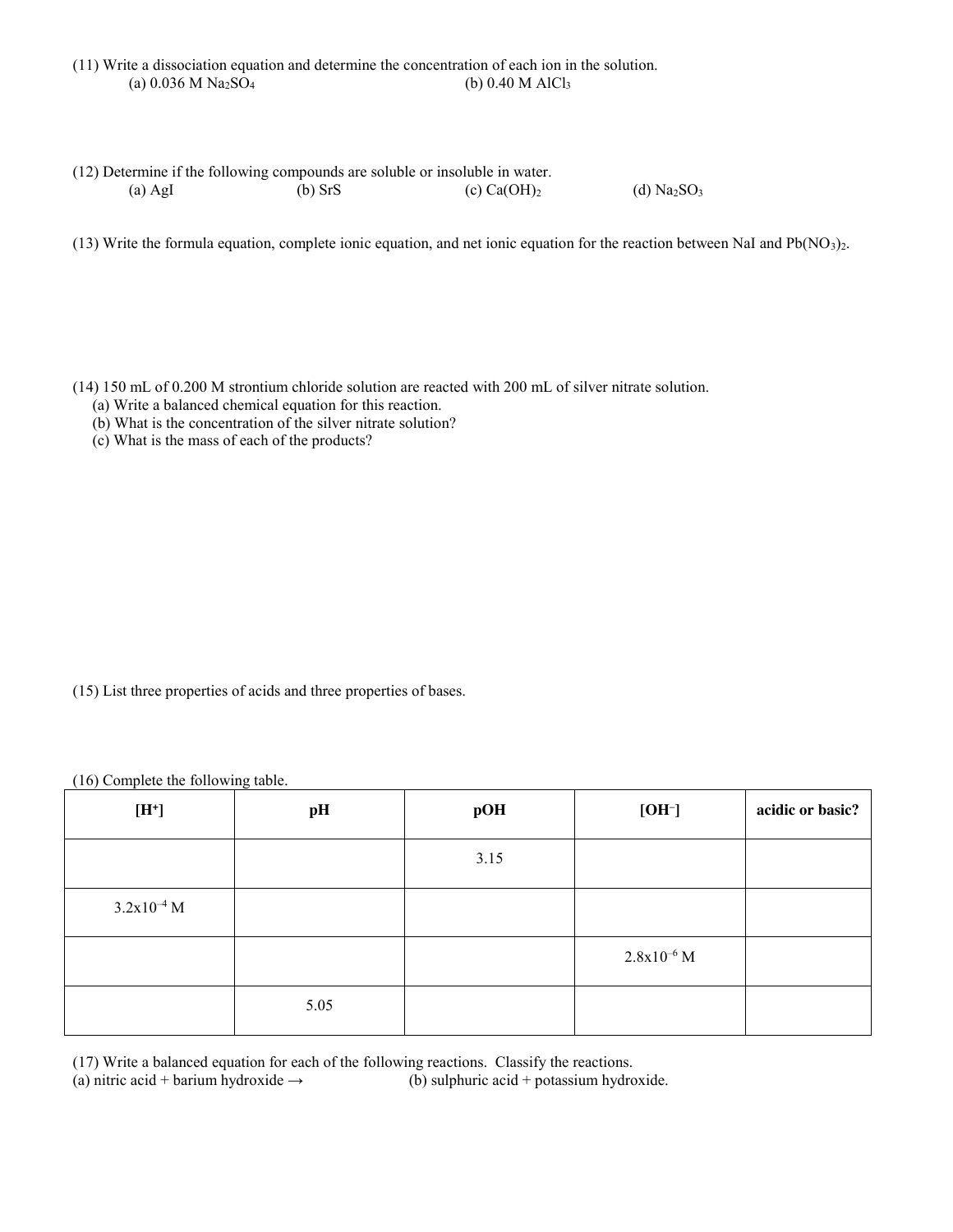(18) Calculate the amount of energy released when 15.0 g of acetic acid freezes.

(19) Calculate the mass of ethanol that can be boiled with  $2.93 \times 10^3$  J of energy.

(20) Calculate the heat energy required to increase the temperature of 100 g of air from 20.0 °C to 80.0 °C.

(21) Calculate the final temperature if 65 J of heat energy is added to 25 g of lead at 45 °C.

(22) How much energy is required to turn 22 g of ice at  $-12$  °C into steam at 114 °C? How many kJ is this?

(23) Classify each reaction as endothermic or exothermic and determine ∆H.  $\frac{\text{(a) CO (g)} + \text{SiO}_2 \text{(s)} + \text{590.2 kJ/mol} \rightarrow \text{SiO (g)} + \text{CO}_2 \text{(g)}$ ;  $\Delta H = \text{kJ/mol}$ 

 $\angle$  (b) 2ZnS (s) + 3O<sub>2</sub> (g) → 2ZnO (s) + 2SO<sub>2</sub> (g) + 878.3 kJ/mol;  $\triangle H =$  kJ/mol

- (24) (a) Use the heats of formation to calculate the heat of the following reaction:  $C_3H_8(g) + 5O_2(g) \rightarrow 3CO_2(g) + 4H_2O(g)$
- (b) How much heat would be released by the combustion of 10.000 mol of propane  $(C_3H_8)$ ?

(25) Write the nuclide symbol for each isotope. State the number of protons, electrons, and neutrons for each isotope. (a) Tellurium–120 (b) Lanthanum–139 (c) Vanadium–50

(26) For each of the following statements, state which type(s) or radiation they describe.

- (a) has the highest penetrating power
- (b) has the same structure as an electron
- (c) has the same structure as a helium nucleus
- (d) can be stopped by a piece of paper
- (e) can be stopped by aluminum foil
- (f) can result in a transmutation
- (g) is energy released from an excited atom
- (h) is a type of particle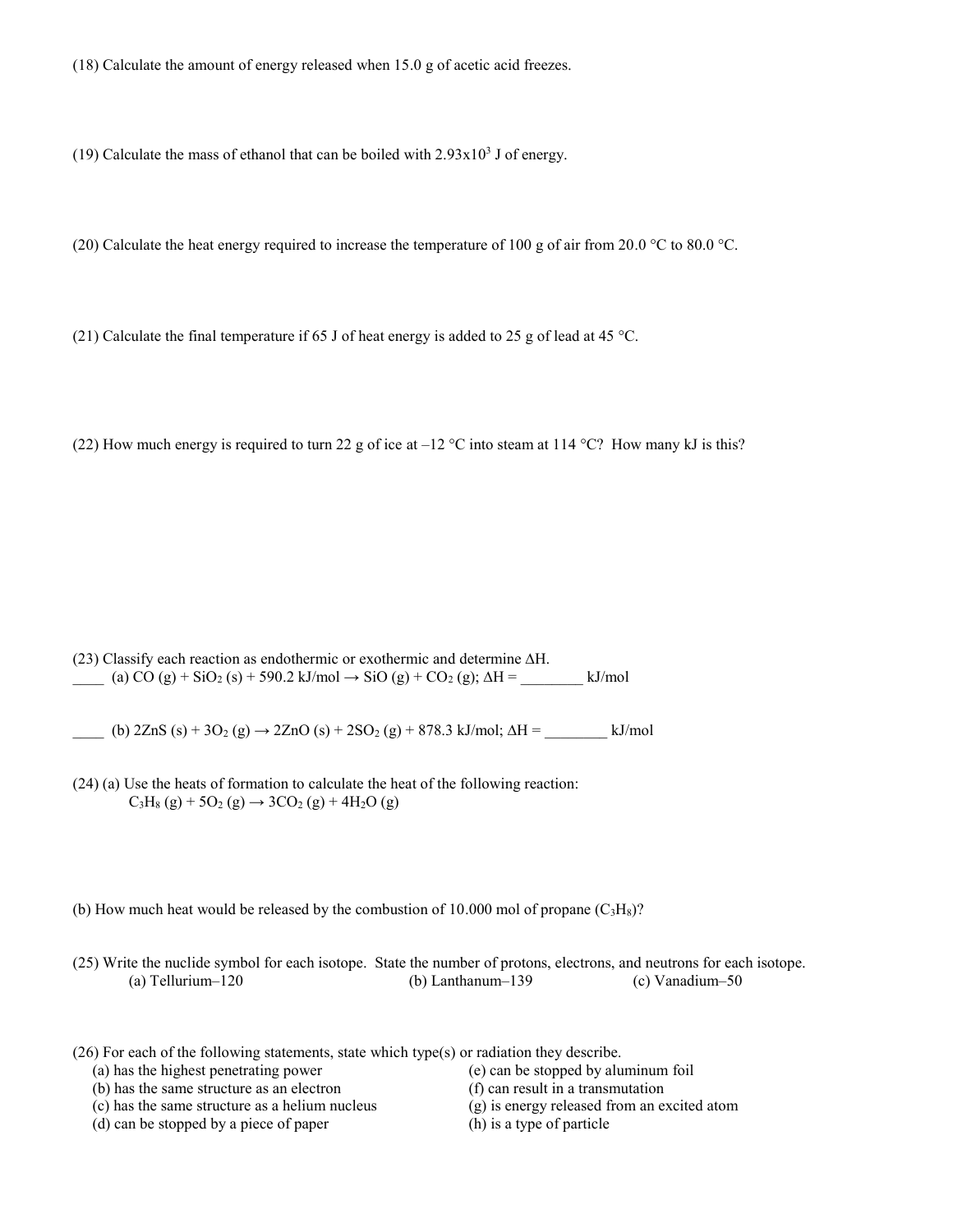(27) Complete each of the following nuclear reactions.

(a) 
$$
\frac{66}{29}\text{Cu} \rightarrow \frac{66}{30}\text{Zn} + \frac{181}{30}\text{Zn} + \frac{181}{84}\text{Po} + \frac{209}{84}\text{Po} + \frac{209}{84}\text{Po} + \frac{209}{84}\text{Po} + \frac{209}{84}\text{Po} + \frac{209}{84}\text{Kr} + \frac{185}{77}\text{Ir} + \frac{181}{77}\text{Ir} + \frac{235}{92}\text{U} + \frac{1}{0}\text{n} \rightarrow \frac{94}{36}\text{Kr} + \frac{1}{10}\text{Nb} + \frac{1}{3}\text{Rb} + \frac{100}{10}\text{Nb} \rightarrow \frac{4}{2}\text{He} + \frac{1}{10}\text{Nb} + \frac{1}{2}\text{Ne} + \frac{1}{10}\text{Nb} + \frac{1}{2}\text{Ne} + \frac{1}{10}\text{Nb} + \frac{1}{2}\text{Ne} + \frac{1}{10}\text{Nb} + \frac{1}{2}\text{Ne} + \frac{1}{10}\text{Nb} + \frac{1}{2}\text{Ne} + \frac{1}{10}\text{Nb} + \frac{1}{2}\text{Ne} + \frac{1}{10}\text{Nb} + \frac{1}{2}\text{Ne} + \frac{1}{10}\text{Nb} + \frac{1}{2}\text{Ne} + \frac{1}{10}\text{Nb} + \frac{1}{2}\text{Ne} + \frac{1}{10}\text{Nb} + \frac{1}{2}\text{Ne} + \frac{1}{10}\text{Nb} + \frac{1}{10}\text{Nb} + \frac{1}{10}\text{Ne} + \frac{1}{10}\text{Nb} + \frac{1}{10}\text{Ne} + \frac{1}{10}\text{Nb} + \frac{1}{10}\text{Ne} + \frac{1}{10}\text{Nb} + \frac{1}{10}\text{Ne} + \frac{1}{10}\text{Nb} + \frac{1}{10}\text{Ne} + \frac{1}{10}\text{Nb} + \frac{1}{10}\text{Ne} + \frac{1}{10}\text{Nb} + \frac{1}{10}\text{Ne} + \frac{1}{10}\text{Nb} + \frac{1}{10}\text{Ne} + \frac{1}{10
$$

41

2

(28) The half–life of radium–224 is 3.660 days.

1

(e)

17

(a) What mass of a 10.0 g sample will remain after 7.32 days?

(b) How long will it take for a 60.00 g sample to decay to 3.750 g?

(29) The half–life of radium–226 is 1599 years.

(a) What mass of a 15.00 g sample will remain after 6396 years?

(b) How long will it take for an 80.00 g sample to decay to 1.250 g?

(30) Sulphur–35 has a half–life of 87.10 days.

(a) What mass of a 64 g sample will remain after 348.4 days?

(b) How long will it take for a 1024 g sample to decay to 4.000 g?

(c) How long will it take for a sample to decay to 12.50% of the original amount?

(d) After 522.6 days, there are 2.00 g of a sample remaining. What was the mass of the original sample?

(31) Name the following compounds.

(a)  $(b)$  (c)  $CH<sub>3</sub>$ CH2CH3 CH<sub>3</sub>CH=CHCHCH<sub>3</sub> CH3CH2CHCH2CHCH2CH3

(d) CH<sub>2</sub>CH<sub>3</sub> CH  $CH_3C \equiv C$  $CH<sub>2</sub>$  CH  $-CH<sub>3</sub>$  $CH<sub>2</sub>$   $CH<sub>2</sub>$ 

(32) Draw the following compounds (a) 2,3–Dimethyloctane

(c) 3–methyl–2–heptene

(b) 3,4–Diethylcyclohexene

(d) 5–Ethyl–2–nonyne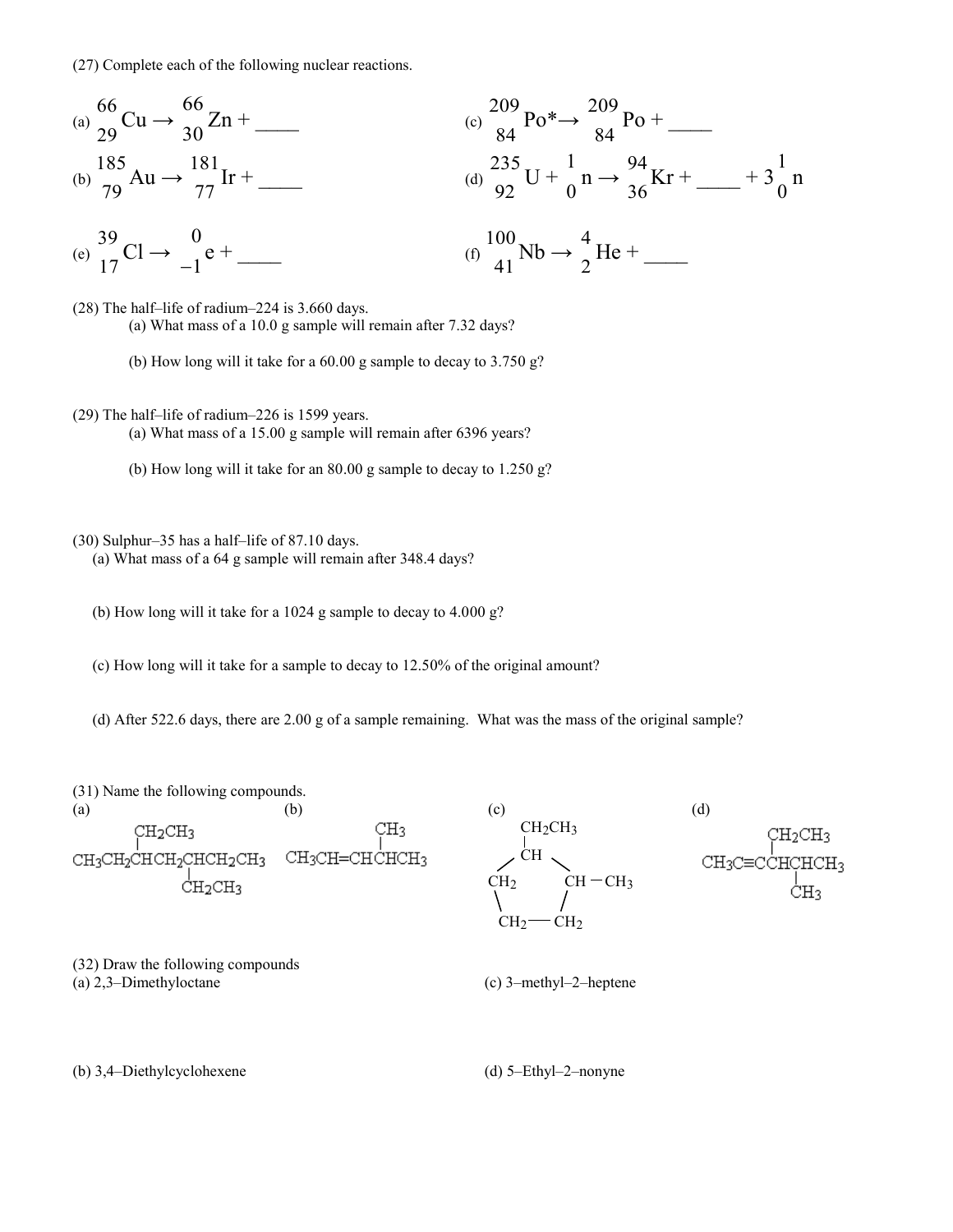



(34) Use SSR to explain what would happen to  $[C_5H_{11}N]$  for each of the following stresses.  $C_5H_5N(g) + 3H_2(g) + 1.4 \text{ kJ/mol} \rightleftharpoons C_5H_{11}N(g)$ (a) increase pressure (b) decrease temperature (c) increase volume (d) increase [H2]

|                                                                            | (35) Write a Keq expression for each of the following equilibria. |
|----------------------------------------------------------------------------|-------------------------------------------------------------------|
| (a) 2CO (g) + O <sub>2</sub> (g) $\rightleftharpoons$ 2CO <sub>2</sub> (g) |                                                                   |

(b) 4HCl (g) + O<sub>2</sub> (g)  $\implies$  2H<sub>2</sub>O (l) + 2Cl<sub>2</sub> (g)

(36) Write a Keq expression for each of the following equilbria. Determine the value of Keq. Does the equilibrium favour the products or the reactants?

(a)  $2H_2O (l) + 2F_2 (g) \rightleftharpoons 4HF (g) + O_2 (g)$  (b)  $2CH_4 (g) \rightleftharpoons C_2H_2 (g) + 3H_2 (g)$ At equilibrium, At equilibrium, a 10.0 L container holds  $[F_2] = 0.160$  M,  $[HF] = 1.20$  M, and  $[O_2] = 0.200$  M 2.00 mol CH<sub>4</sub>, 0.400 mol C<sub>2</sub>H<sub>2</sub>, and 6.00 mol H<sub>2</sub>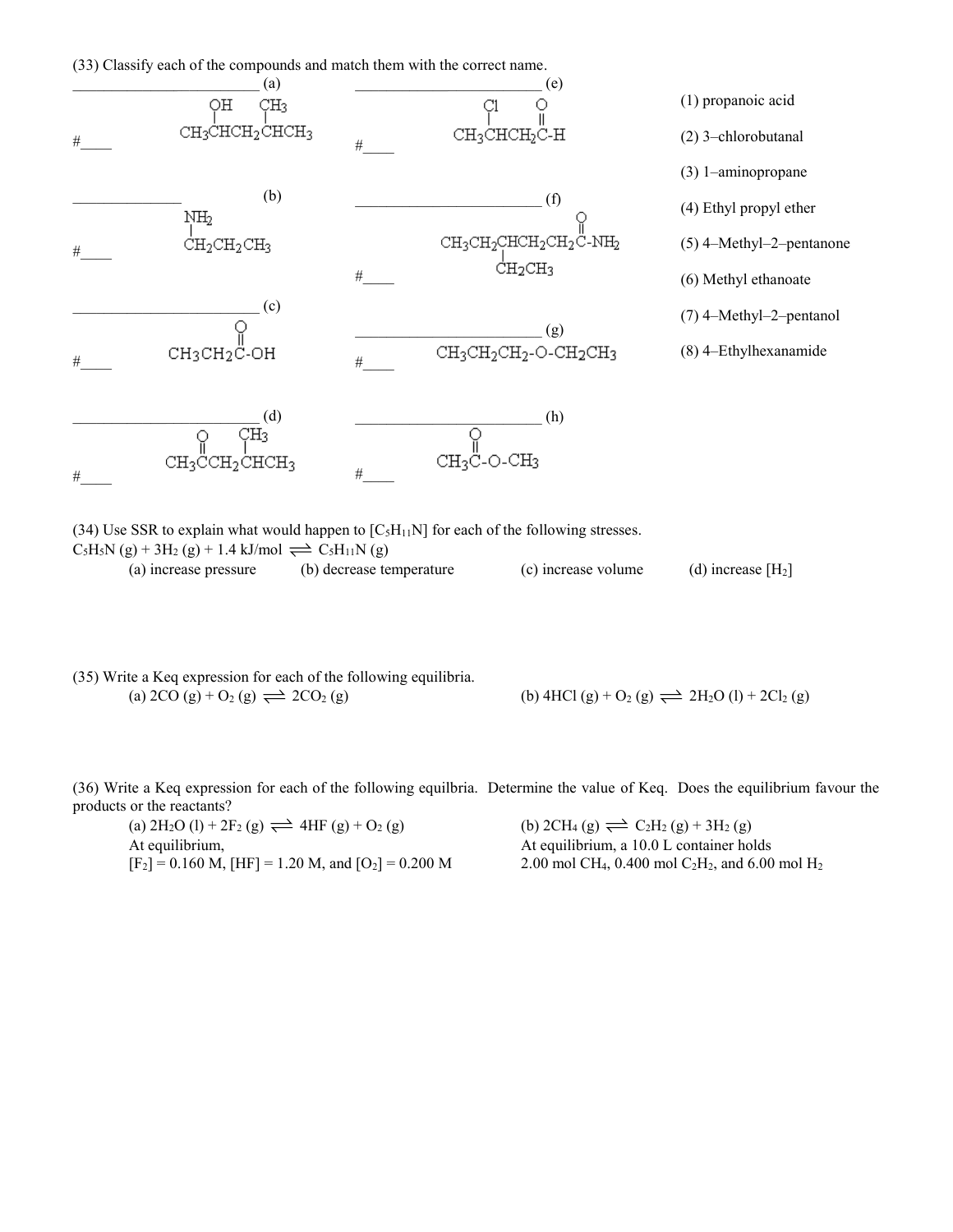## Answers:

(1) 320 mL (2) 304 K (3) 8.0x104 Pa (4) 3.75 atm (5) 0.25 mol and 11 g (6) 0.050 mol and 0.20 g

(7) (a)  $CH_4 + 2O_2 \rightarrow CO_2 + 2H_2O$  (b) 0.896 L and 1.28 g O<sub>2</sub> (c) 0.448 L and 0.882 g CO<sub>2</sub>, 0.896 L and 0.721 g H<sub>2</sub>O

(8) 0.625 M (9) 1.6 L (110) 0.15 M

 $(11)$  (a) Na<sub>2</sub>SO<sub>4</sub>  $\rightarrow$  2Na<sup>+</sup> + SO<sub>4</sub><sup>2-</sup>, [Na<sup>+</sup>] = 0.072 M, [SO<sub>4</sub><sup>2-</sup>] = 0.036 M (b)  $\text{AlCl}_3 \rightarrow \text{Al}^{3+} + 3\text{Cl}^-, [\text{Al}^{3+}] = 0.40 \text{ M}, [\text{Cl}^-] = 1.2 \text{M}$ 

(12) (a) insoluble (b) soluble (c) insoluble (d) soluble

(13) formula equation:  $2\text{NaI (aq)} + \text{Pb}(\text{NO}_3)_2 \text{ (aq)} \rightarrow 2\text{NaNO}_3 \text{ (aq)} + \text{PbI}_2 \text{ (s)}$ complete ionic equation:  $2Na^{+}(aq) + 2I^{-}(aq) + Pb^{2+}(aq) + 2NO_3^{-}(aq) \rightarrow 2Na^{+}(aq) + 2NO_3^{-}(aq) + PbI_2(s)$ net ionic equation:  $Pb^{2+}$  (aq) +  $2I^-(aq) \rightarrow PbI_2$  (s)

$$
(14) (a) (a) SrCl2 + 2AgNO3 \rightarrow Sr(NO3)2 + 2AgCl \t(b) [AgNO3] = 0.300 M \t(c) 6.35 g Sr(NO3)2 and 8.60 g AgCl
$$

(15)

| Acid                                      | <b>Base</b>                            |
|-------------------------------------------|----------------------------------------|
| dissociate to give $H^+$ ions             | dissociate to give OH <sup>-</sup> ion |
| pH<7.0                                    | pH > 7.0                               |
| taste sour                                | taste bitter                           |
| react with metals to produce hydrogen gas | feel slippery                          |
| pH paper turns red/orange                 | pH paper turns blue/green              |
| $phenolphthalein \rightarrow colourless$  | $phenolphthalein \rightarrow pink$     |
| bromothymol blue $\rightarrow$ yellow     | bromothymol blue $\rightarrow$ blue    |
| cabbage juice $\rightarrow$ pink          | cabbage juice $\rightarrow$ blue       |

(16)

| $[H^+]$          | pH    | pOH   | $[OH^-]$         | acidic, basic,<br>or neutral? |
|------------------|-------|-------|------------------|-------------------------------|
| $1.4x10^{-11}$ M | 10.85 | 3.15  | $7.1x10^{-4}$ M  | basic                         |
| $3.2x10^{-4}$ M  | 3.49  | 10.51 | $3.1x10^{-11}$ M | acidic                        |
| $3.5x10^{-9}$ M  | 8.45  | 5.55  | $2.8x10^{-6}$ M  | basic                         |
| $8.9x10^{-6}$ M  | 5.05  | 8.95  | $1.1x10^{-9}$ M  | acidic                        |

(17) neutralization (a)  $2HNO_3 + Ba(OH)_2 \rightarrow Ba(NO_3)_2 + 2H_2O$  (b)  $H_2SO_4 + 2KOH \rightarrow K_2SO_4 + 2H_2O$ 

 $(18)$  2.88x10<sup>3</sup> J (19) 5.00 g (20) 5.97x10<sup>3</sup> J (21) 65 °C (22) 6.7x10<sup>4</sup> J, 67 kJ

(23) (a) endo; ΔH= +590.2 kJ/mol (b) exo, ΔH=–878.3 kJ/mol (24) (a) –2043.8 kJ/mol (b) –20438 kJ

(25) (a) 120 52 Te 52 p, 52 e, 68 n (b) 139 57 La 57 p, 57 e, 82 n (c) 50 23 V 23 p, 23 e, 27 n

(26) (a) gamma (b) beta (c) alpha (d) alpha (e) beta (f) alpha/beta (g) gamma (h) alpha/beta

 $(27)$  (a)  $0$ 1 e (b)  $<sup>4</sup>$ </sup> 2 He (c)  $^0$ 0 γ (d)  $^{139}$ 56 Ba (e)  $39$ 18 Ar (f)  $96$ 39 Y

 $(28)$  (a) 2.50 g (b) 14.64 days (29) (a) 0.9375 g (b) 9594 years

(30) (a) 4.0 g (b) 696.8 days (c) 261.3 days (d) 128 g